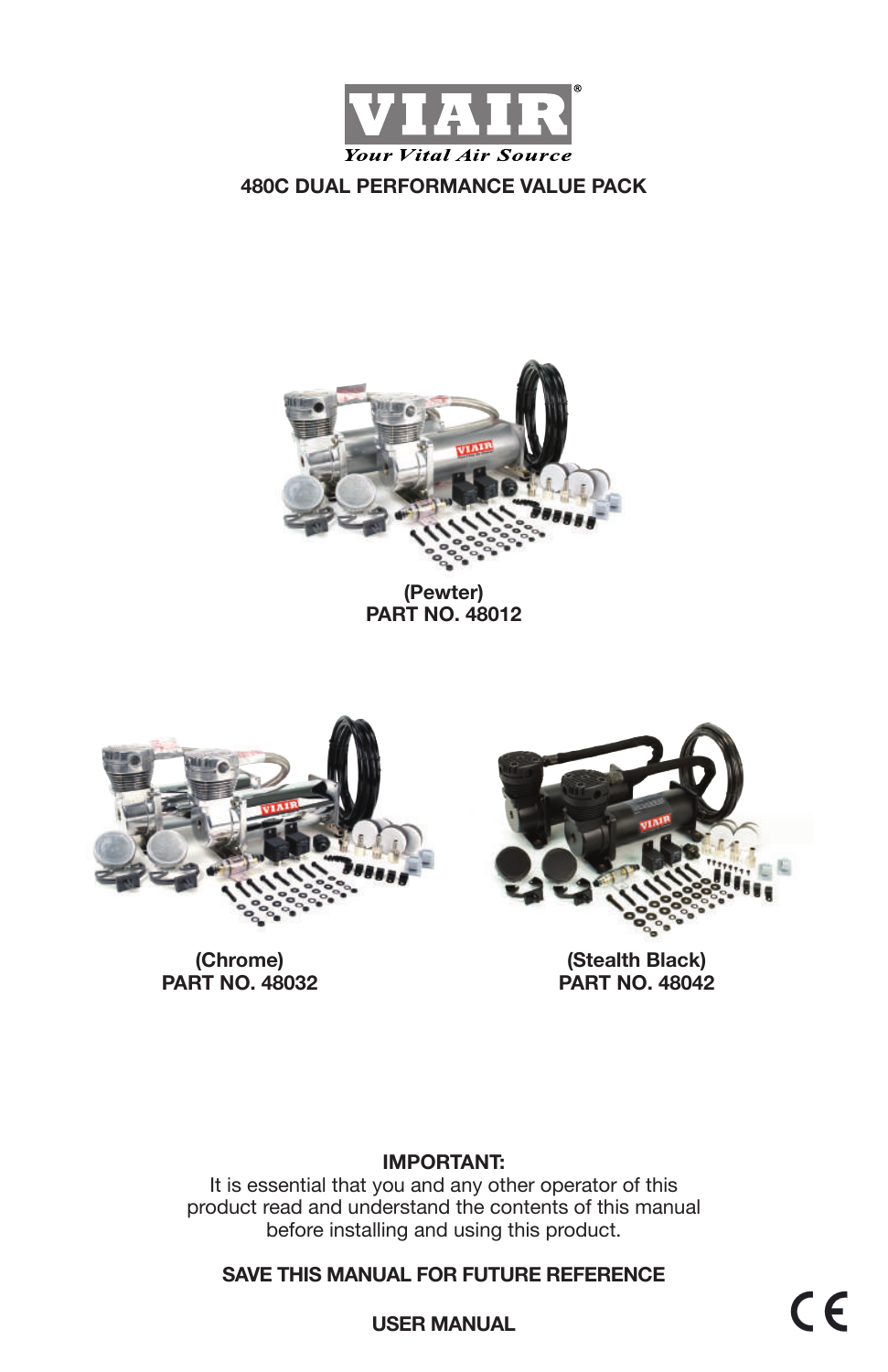# **IMPORTANT SAFETY INSTRUCTIONS**

**CAUTION** - To reduce risk of electrical shock:

- Do not disassemble. Do not attempt repairs or modifications. Refer to qualified service agencies for all service and repairs.
- Do not use this product in an area where it can fall or be pulled into water or other liquids.
- Do not reach for this product if it has fallen into liquid.
- Use compressors with 12-volt DC systems only.
- This product should never be left unattended during use.

#### **WARNING - To prevent injury:**

- Never allow children to operate compressors. Close supervision is necessary when this compressor is being used near children.
- Compressors will become very HOT during and immediately after use. Do not touch any part of them with bare hands during and immediately after use.
- Do not use this product near flames or explosive materials or where aerosol products are being used.
- Do not operate this product where oxygen is being administered.
- Do not pump anything other than atmospheric air.
- Never use this product while sleepy or drowsy.
- Do not use any tools or attachments without first determining maximum air pressure for that tool or attachment.
- Never point any air nozzle or air sprayer toward another person or any part of the body.
- Each 480C air compressor is equipped with an Automatic Reset Thermal Protector, and can automatically restart after the thermal protector resets. Always cut off power source when thermal protector becomes activated.
- Wear safety glasses or goggles when installing this product.
- Use only in well ventilated areas.

# **INSTALLATION**

Please read and follow the installation instructions carefully to avoid injury or damage to the compressor and your vehicle.

Each of our air compressors and parts have been carefully produced and packaged. Before you begin installation, please familiarize yourself with Installation Parts List (Fig. 1) of this manual.

Guidelines for Selecting Mounting Location:

The selection of proper mounting location for your air compressor will help ensure a long and trouble free compressor service life. Please pay close attention to the following guidelines:

- 1. Select a FLAT AND SECURE location where the compressors can be mounted.
- 2. To maximize air compressor performance, locate compressor as CLOSE TO THE BATTERY as possible so that length of positive lead wire required is at a minimum.
- 3. Choose mounting location that is as cool as possible and AWAY FROM HEAT SOURCES. The cooler the ambient temperature the less chance the compressor will overheat.
- 4. These compressors are moisture & splash resistant, but NOT WATERPROOF. Do not mount compressor in locations where the unit is likely to come in contact with water.
- 5. For remote filter mounting, select compressor mounting location where air line can be routed from compressor air inlet to remote inlet air filter. Make sure Remote Inlet Air Filter is located in a dry location, away from the elements.
- 6. You will also want to select compressor mounting location where the leader hose bracket can be mounted to secure the 2 ft. leader hose.
- 7. If it is necessary to mount air compressors further away from the battery, such as inside your vehicle or on the chassis of a pickup, use a minimum 8 AWG positive lead wire for remote installation.
- 8. Do not mount compressor near areas where flammable liquids are stored.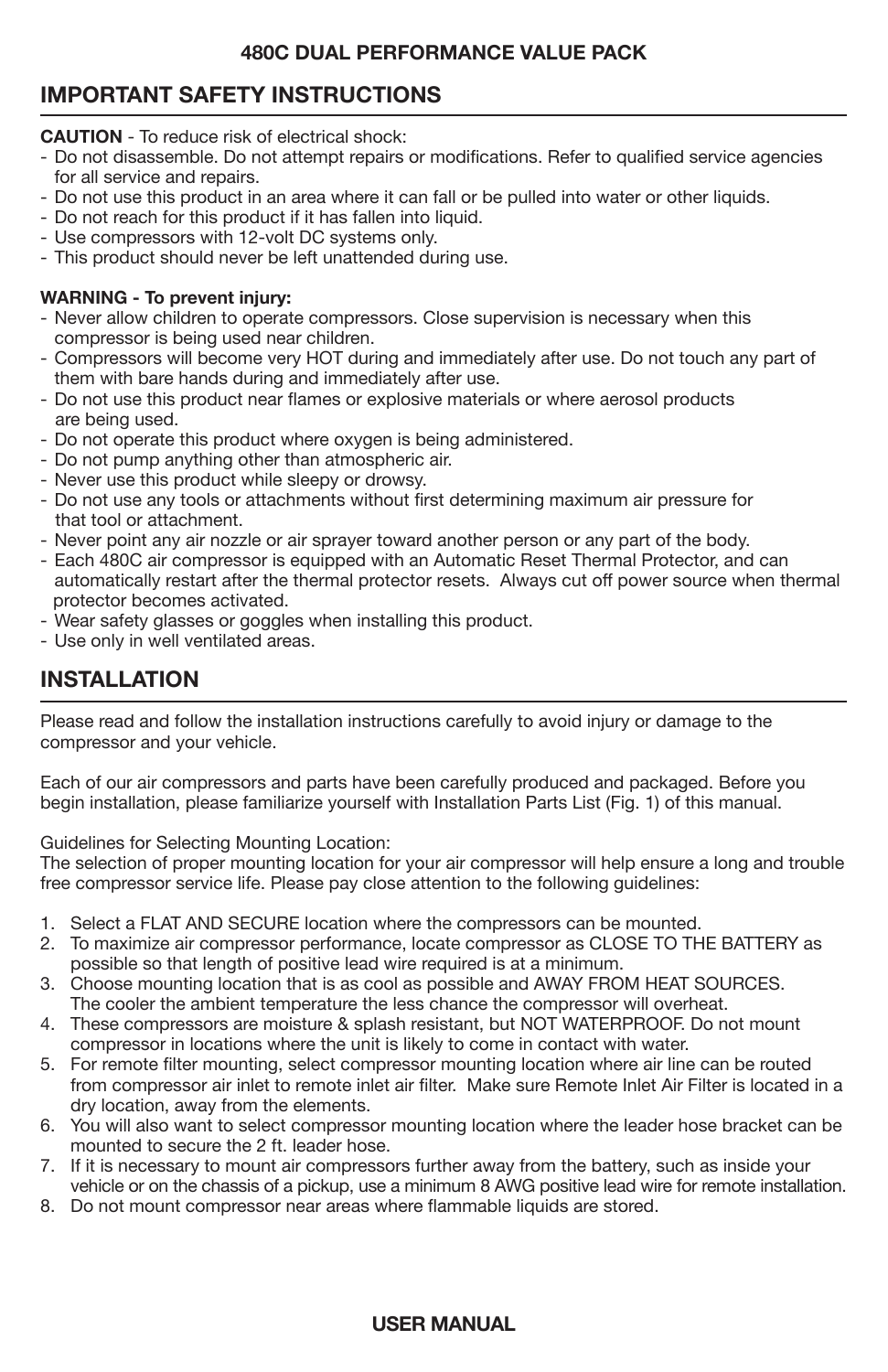# **MOUNTING AND WIRING**

- 1. Disconnect ground cable from vehicle's battery.<br>2. Temporarily position the air compressor in the lo
- 2. Temporarily position the air compressor in the location where it will be mounted.<br>3. Boute ground wire to the negative post of the battery or to an appropriate ground
- 3. Route ground wire to the negative post of the battery or to an appropriate grounding point and cut ground wire to length as needed.
- 4. Mount each air compressor with the four sets of 13/64" (5 mm) bolts, nuts, washers, and locking washers provided. (See Fig. 2 for Mounting Instructions) Use of thread sealant is recommended.<br>5. NOTE: For Remote Inlet Air Filter Installation. refer to Remote Inlet Air Filter Installation
- 5. NOTE: For Remote Inlet Air Filter Installation, refer to Remote Inlet Air Filter Installation Instructions included in the Remote Inlet Air Filter Pack.
- 6. Your air compressors come with heavy duty heat-resistant leader hose with 3/8" fittings. This leader hose is designed to prolong the life of your air line. Do not remove the leader hoses from the air compressors.
- 7. IMPORTANT: Please note, the leader hose that came with your compressor may have a built-in inline check valve. Do not remove inline check valve from leader hose.
- 8. Select proper location to mount leader hose with hose bracket provided. Avoid locations where leader hose may become tangled with wires and other hoses.
- 9. To mount hose bracket, drill hole with 3/16" drill bit and push self–anchoring hose bracket pin into hole. Route leader hose through hose bracket and secure hose by pressing bracket clamp into locked position.
- 10. To remove hose from the hose bracket, simply press down on the hose clamp release tab to release bracket clamp. (Fig. 3)
- 11. Connect compressor positive lead wire to one of the leads of your pressure switch.
- 12. Make sure that your compressor setup is properly fused. Both compressors will pull no more than 44 amps peak.
- 13. Always locate fuse as close as possible to power source.
- 14. Before connecting to power source, re-check to make sure that all connections are made properly.
- 15. Connect and test compressor system by running the compressor for a short time to build up pressure in your air tank.
- 16. Once air pressure reaches preset cut out pressure of your pressure switch, the compressor will shut off. Inspect all air line connections for leaks with soap and water solution. If a leak is detected, the air line may not be cut squarely or pushed all the way in. Repair connections as needed.

### **(Fig. 1) 480C Compressor Installation Parts List:**





- A. Hose Bracket (1pc) x2
- B. Mounting Bolts (4pcs) x2
- C. Flat Washers (8pcs) x2
- D. Locking Washer (4pcs) x2
- E. Nuts (4pcs) x2
- F. 3/8" NPT F x 1/2" Barbed Fitting (1pc) x2
- G. 3/8" NPT M x 1/2" Barbed Fitting (1pc) x2
- H. Air Line Clips (3pcs) x2
- I. Screws (3pcs) x2
- J. Remote Inlet Air Filter with Filter Element (1pc) x2

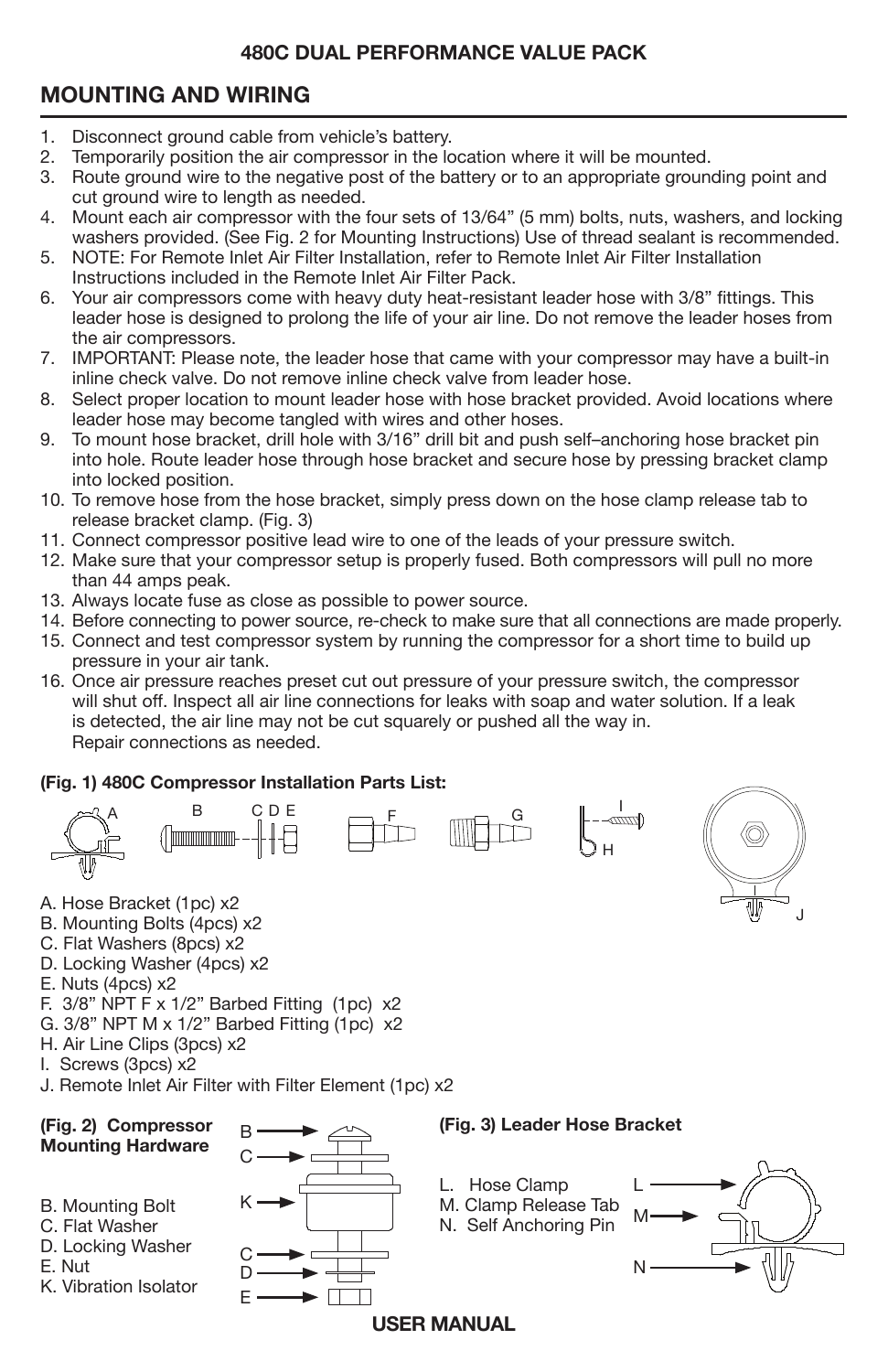# **OPERATING INSTRUCTIONS**

- j 1. IMPORTANT: Always operate the compressors at or below the MAXIMUM PRESSURE RATING of the compressor (200 PSI).
- 2. Always observe the MAXIMUM DUTY CYCLE of the air compressor. Refer to Compressor Applications and Specifications Sections of this manual for details. Operation exceeding maximum pressure ratings and/or duty cycle will result in damage to the air compressor.
- 3. Your air compressors are equipped with AUTOMATIC THERMAL OVERLOAD PROTECTORS. This feature is designed to protect the air compressor from overheating and causing permanent damage. The thermal overload protector will automatically cut power to your air compressor should the internal operating temperature of the air compressor rise above safe levels during excessive use.
- 4. Should at any time during use, your air compressors automatically shut off, do not attempt to restart them. Cut power to the air compressor. The automatic thermal overload protector will automatically reset when internal temperature of the air compressor drops below safe levels. After allowing air compressor to cool off for about 30 minutes, you can safely resume use of the air compressor.
- 5. To prevent discharge of your vehicle's battery, we recommend that you keep the vehicle's engine running while operating air compressors.
- 6. ONLY OPERATE AIR COMPRESSORS IN WELL-VENTILATED AREAS.
- 7. Compressor performance is enhanced when operating compressor with vehicle's engine running. 8. INSTALLATION TIP:
- Always plumb your system using a separate tank port for each compressor leader hose. This can improve flow performance.

# **MAINTENANCE & REPAIRS**

- 1. Periodically check all electrical, fittings connections. Clean and tighten as needed.
- 2. Periodically check all mounting screws. Tighten as needed.
- 3. Replace Air Filter Element periodically. Replacement frequency depends on operating frequency and operating environment. For frequent use in dusty environments, we recommend that you replace air filter element once a month.
- 4. Regularly clean dust and dirt from compressor cooling fins and motor housing.
- 5. Your air compressor is equipped with a permanently lubricated, maintenance-free motor. Never try to lubricate the compressor.
- 6. All repairs should be performed by Manufacturer or Manufacturer's Authorized Service Agencies only.

#### **CAUTION:**

Never touch the air compressor or fittings connected to the air compressor with bare hands during or immediately after use. The leader hose and fittings connected to leader hose will become very HOT during and after use. If necessary, wear heat resistant gloves to handle fittings, air line, and leader hose.

## **SPECIFICATIONS**

- Part No. 48012 / Dual 480C Value Pack/Pewter
- Part No. 48032 / Dual 480C Value Pack/Chrome
- Part No. 48042 / Dual 480C Value Pack/Stealth Black

| Motor Voltage:                      | 12 Volts                  |
|-------------------------------------|---------------------------|
| Combined Max. Current Consumption:  | 44 Amps                   |
| Motor Type:                         | <b>Permanent Magnetic</b> |
| Horsepower:                         | 1/4                       |
| Max. Working Pressure:              | 200 PSI                   |
| Max. Duty Cycle (@ 72°F & 100 PSI): | 100%                      |
| Minutes On/Off (@ 72°F & 100 PSI):  | Continuous                |
| Max. Duty Cycle (@ 72°F & 200 PSI): | 50%                       |
| Max. Restart Pressure:              | 200 PSI                   |
| Max. Ambient Temperature:           | 158°F                     |
| Min. Ambient Temperature:           | $-40^{\circ}$ F           |
| Auto, Reset Thermal Protection:     | Yes                       |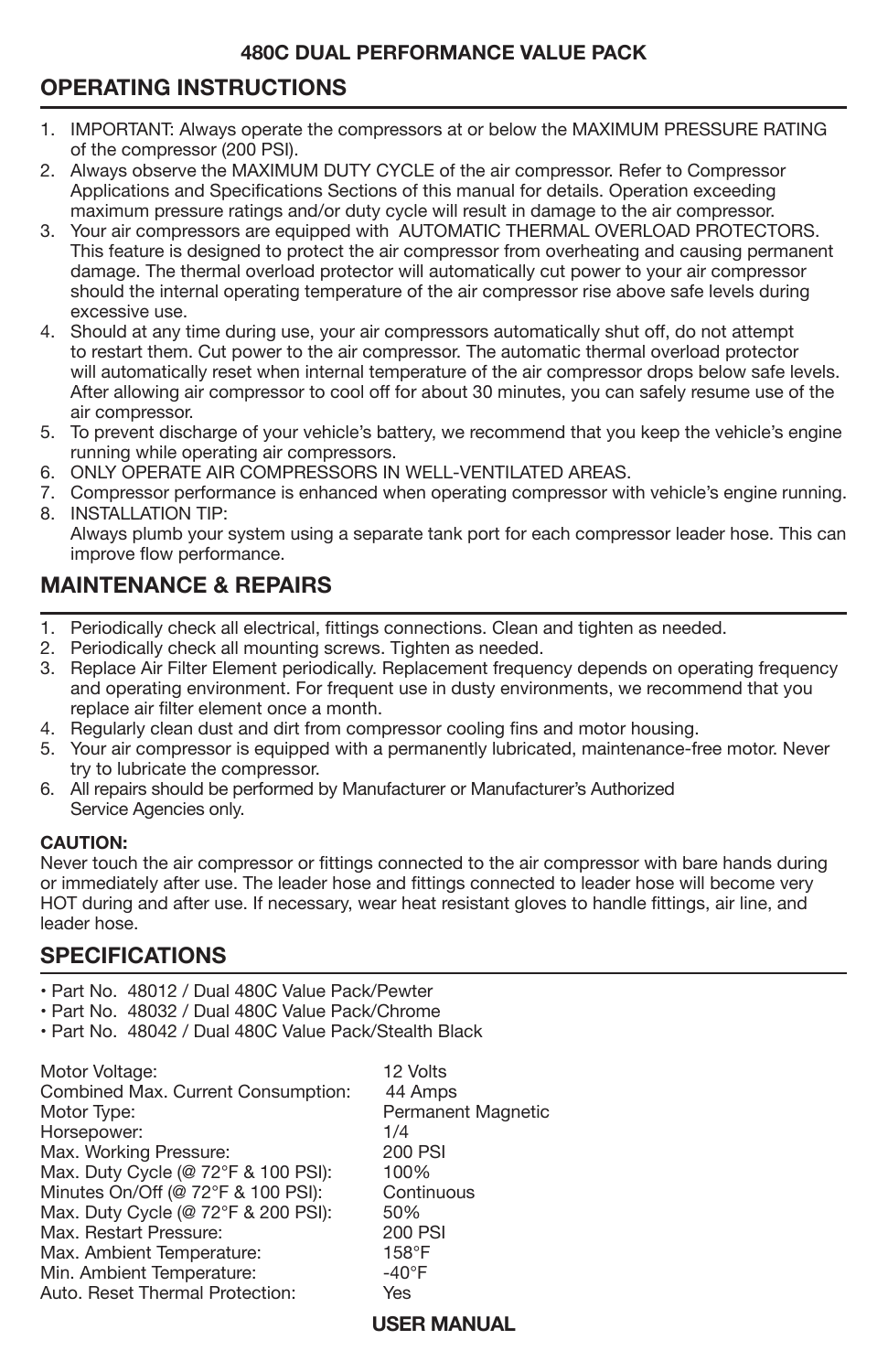### **COMPRESSOR APPLICATION GUIDE**

To ensure that you get the highest level of satisfaction from your compressor's performance, refer to information below:

| <b>VIAIR COMPRESSOR REFERENCE CHART</b> |                    |                              |
|-----------------------------------------|--------------------|------------------------------|
| COMPRESSOR SERIES                       | DUTY CYCLE         | <b>MAX. WORKING PRESSURE</b> |
|                                         | $(100$ PSI @ 72°F) |                              |
| 090 SERIES                              | 9%                 | <b>120 PSI</b>               |
| 092 SERIES                              | 9%                 | <b>120 PSI</b>               |
| 095 SERIES                              | 9%                 | <b>120 PSI</b>               |
| 097 SERIES                              | 10%                | <b>130 PSI</b>               |
| 098 SERIES                              | 10%                | <b>130 PSI</b>               |
| 100 SERIES                              | 15%                | <b>130 PSI</b>               |
| 250 IG SERIES                           | 100%               | <b>150 PSI</b>               |
| 275 SERIES                              | 25%                | <b>150 PSI</b>               |
| 280 SERIES                              | 30%                | <b>150 PSI</b>               |
| 325 SERIES                              | 33%                | <b>150 PSI</b>               |
| 330 IG SERIES                           | 100%               | <b>150 PSI</b>               |
| 350 SERIES                              | 100%               | <b>150 PSI</b>               |
| 380 SERIES                              | 100%               | 200 PSI                      |
|                                         | *55%               |                              |
| 400 SERIES                              | 33%                | <b>150 PSI</b>               |
| 420 SERIES                              | 33%                | <b>150 PSI</b>               |
| 444 SERIES                              | 100%               | 200 PSI                      |
|                                         | *50%               |                              |
| 450 SERIES                              | 100%               | <b>150 PSI</b>               |
| 450 IG SERIES                           | 100%               | <b>150 PSI</b>               |
| 460 SERIES                              | 100%               | <b>150 PSI</b>               |
| 480 SERIES                              | 100%               | 200 PSI                      |
|                                         | *50%               |                              |

*\*Duty Cycle at 200 PSI and 72°F.*

#### **ABOUT COMPRESSOR DUTY CYCLE:**

Duty cycle refers to the amount of time a compressor can be
operated in a given time period at 100 PSI, and a standard ambient temperature of 72° F. It is commonly expressed in percentage format: Compressor on time  $\div$  (on time  $+$  off time) = Duty Cycle %.

| <b>ONE-HOUR DUTY CYCLE</b> | <b>MINUTES ON /</b>      |
|----------------------------|--------------------------|
| $(100$ PSI @ 72°F)         | <b>MINUTES OFF</b>       |
| 9%                         | 5 Min. On / 55 Min. Off  |
| 10%                        | 6 Min. On / 54 Min. Off  |
| 15%                        | 9 Min. On / 51 Min. Off  |
| 20%                        | 12 Min. On / 48 Min. Off |
| 25%                        | 15 Min. On / 45 Min. Off |
| 30%                        | 18 Min. On / 42 Min. Off |
| 33%                        | 20 Min. On / 40 Min. Off |
| 50%                        | 30 Min. On / 30 Min. Off |
| 100%                       | 1 Hour Run Time          |

**NOTE:** All compressors, regardless of rated duty cycle, require sufficient rest time in between cycles to allow for partial or complete heat dissipation. Heat dissipation rates may vary depending on ambient temperatures and operating conditions.

#### **ABOUT RATED WORKING PRESSURE:**

To ensure trouble free service life of your compressor, always operate compressor within rated working pressure of the compressor. Never use a pressure switch with a higher cut-off pressure than compressor's rated working pressure.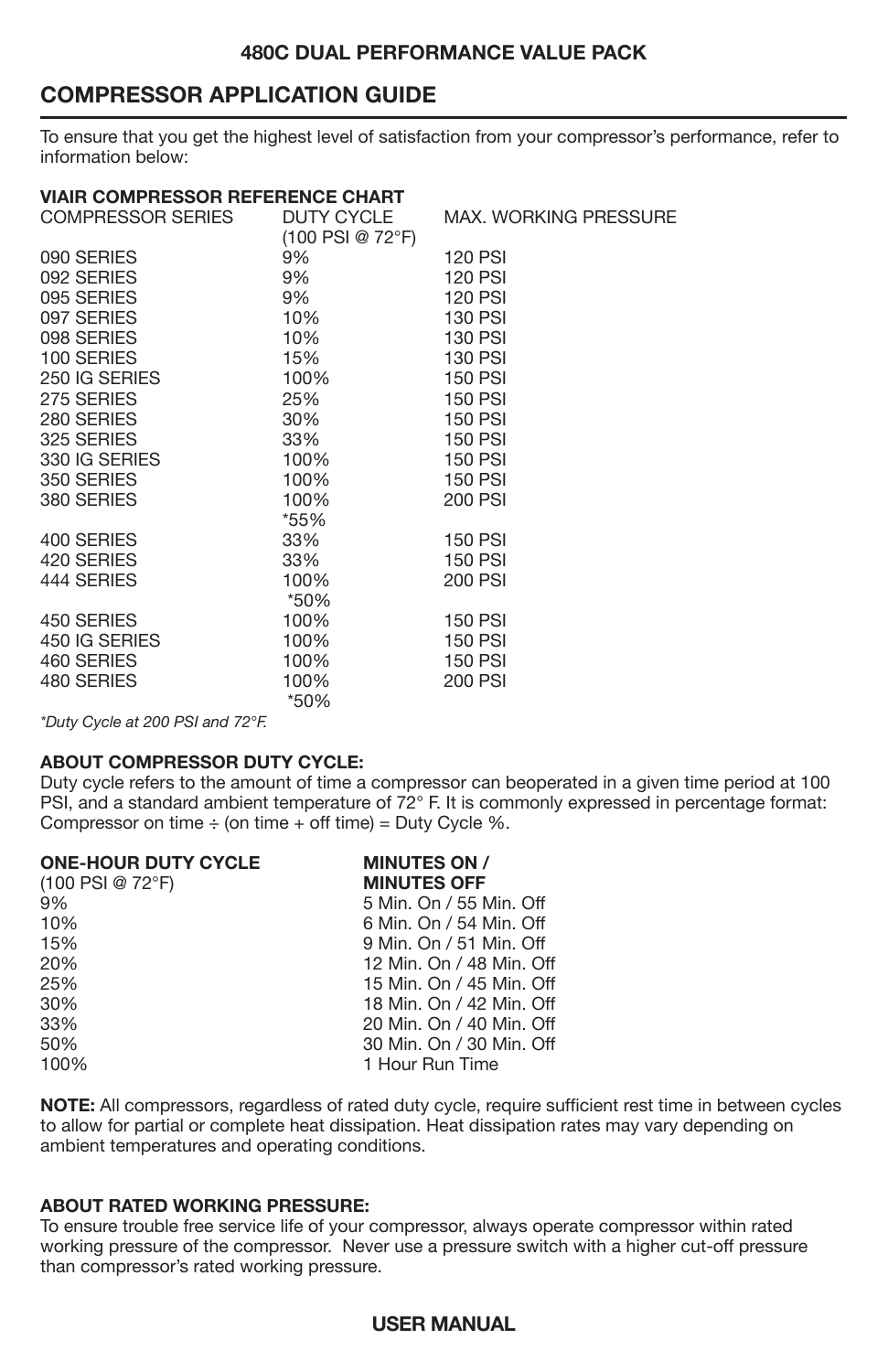### **TROUBLESHOOTING GUIDE:**

| PROBLEM:                                                                         | POSSIBLE CAUSE(S)                                                                                                      | <b>CORRECTIVE ACTION</b>                                                                                                                                                                                                                                                                                       |
|----------------------------------------------------------------------------------|------------------------------------------------------------------------------------------------------------------------|----------------------------------------------------------------------------------------------------------------------------------------------------------------------------------------------------------------------------------------------------------------------------------------------------------------|
| Tank pressure drops when<br>compressor(s) shut off                               | 1. Loose drain cock<br>2. Check valve leaking<br>3. Loose connections                                                  | 1. Tighten drain cock<br>2. Replace check valve or<br>compressor(s)<br>3. Check all connections with<br>soap and water solution<br>and tighten                                                                                                                                                                 |
| Compressor runs<br>continuously and air flow<br>lower than normal                | 1. Excessive air usage<br>2. Loose connections<br>3. Worn piston ring or inlet valve.<br>4. Clogged air filter element | 1. Decrease air usage<br>2. Check all connections with<br>soap and water solution<br>and tighten.<br>3. Repair or replace compressor<br>4. Replace air filter element                                                                                                                                          |
| Compressor runs<br>continuously causing<br>safety valve (if equipped)<br>to open | 1. Bad pressure switch<br>2. Defective safety valve                                                                    | 1. Replace pressure switch<br>2. Replace safety valve                                                                                                                                                                                                                                                          |
| Excessive moisture in<br>discharge                                               | 1. Excessive water in air tank<br>2. High humidity                                                                     | 1. Drain tank, tilt tank to drain.<br>Drain tank more frequently<br>2. Move compressor to area<br>with less humidity, or use air<br>line filter.                                                                                                                                                               |
| Compressor will not run                                                          | 1. No power, or power switch<br>in OFF position<br>2. Blown fuse<br>3. Motor overheats<br>4. Faulty pressure switch.   | 1. Make sure compressor<br>switch is ON<br>2. Disconnect compressors<br>from power source, replace<br>fuse. (Refer to Specifications<br>section for correct<br>fuse amperage.)<br>3. Let compressors cool off for<br>about 30 Minutes to allow<br>thermal overload switch reset.<br>4. Replace pressure switch |
| Thermal overload<br>protector cuts<br>out repeatedly                             | 1. Lack of proper ventilation or<br>ambient temperature too high<br>2. Compressor valves failed                        | 1. Move compressor to well<br>ventilated area, or area with<br>lower ambient temperature<br>2. Repair or replace compressor                                                                                                                                                                                    |
| Excessive knocking<br>or rattling                                                | 1. Loose mounting bolts<br>2. Worn bearing on eccentric or<br>motor shaft<br>3. Cylinder or piston ring is worn        | 1. Tighten mounting bolts<br>2. Repair or replace compressor<br>3. Repair or replace compressor                                                                                                                                                                                                                |

#### **CAUTION: NEVER DISASSEMBLE COMPRESSOR WHILE COMPRESSOR IS PRESSURIZED.**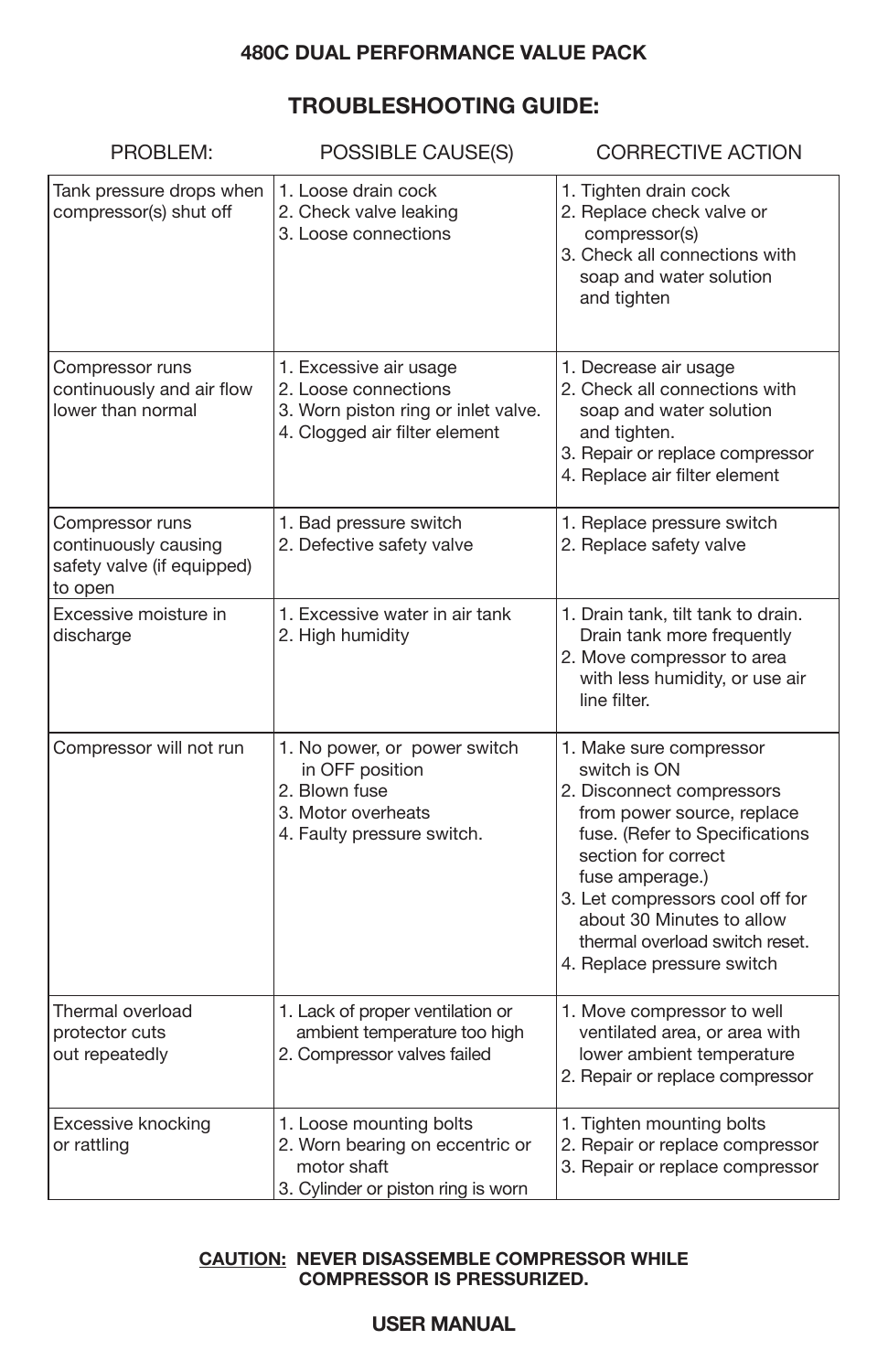### **Wiring Diagram:**